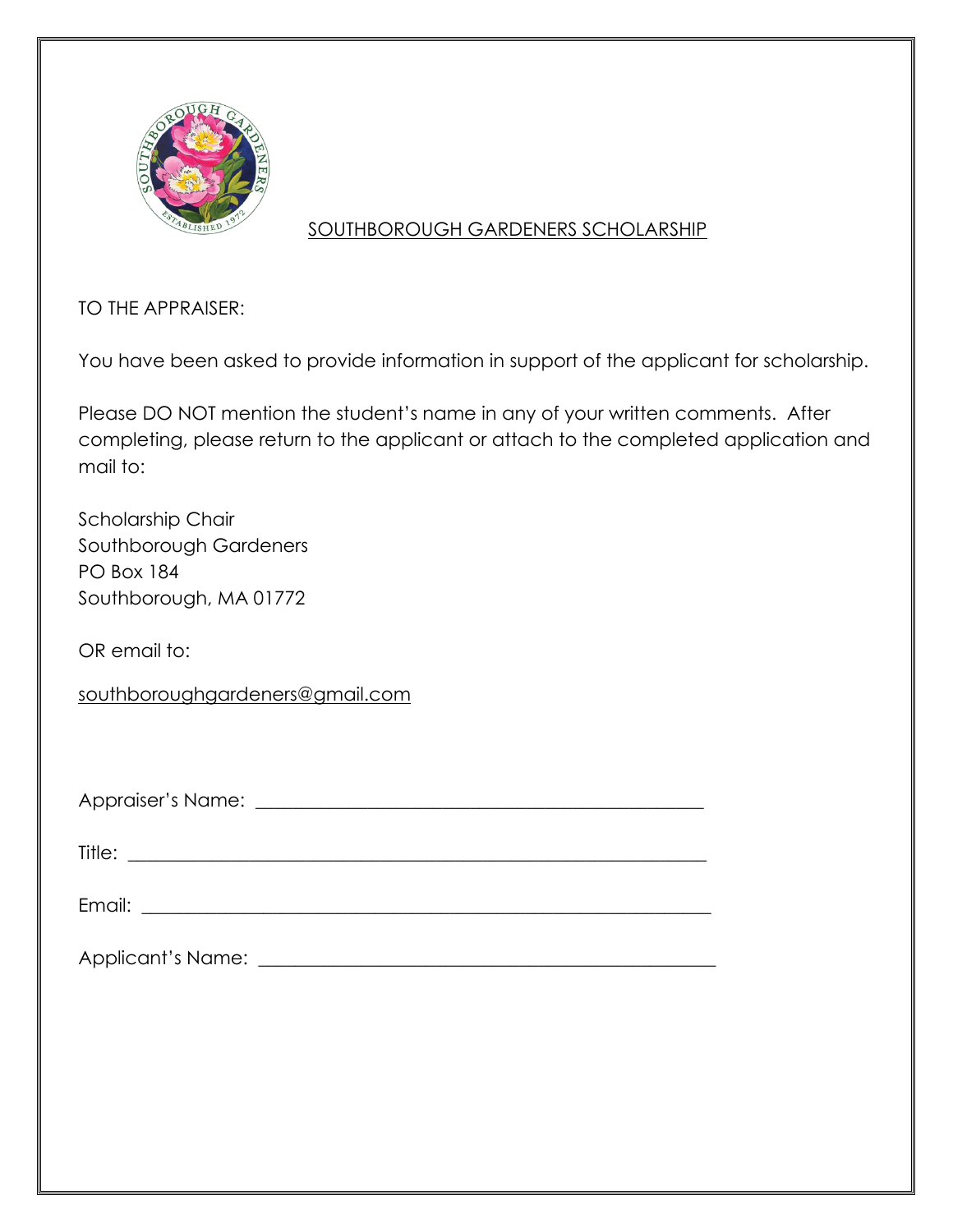

## APPLICANT APPRAISAL

This appraisal is to be filled out by a high school or college counselor/advisor, instructor, member of the clergy or supervisor.

1. The applicant's achievements reflect his/her abilities:

Extremely Well \_\_\_\_ Very Well \_\_\_\_ Moderately Well \_\_\_

2. The applicant's ability to set realistic and attainable goals is:

Excellent Good Fair

- 3. The quality of the applicant's commitment to school is:
	- Excellent \_\_\_\_ Good \_\_\_\_ Fair \_\_\_
- 4. The quality of the applicant's commitment to his/her community is:

Excellent \_\_\_\_ Good \_\_\_\_ Fair \_\_\_

5. I know the applicant:

- 6. I would rate the character of this applicant as:
	- Excellent \_\_\_\_ Good \_\_\_\_ Fair \_\_\_

In your opinion, what are the candidate's greatest strengths and assets?

Additional Comments: \_\_\_\_\_\_\_\_\_\_\_\_\_\_\_\_\_\_\_\_\_\_\_\_\_\_\_\_\_\_\_\_\_\_\_\_\_\_\_\_\_\_\_\_\_\_\_\_\_\_\_\_\_\_\_\_\_\_\_\_\_\_  $\_$  , and the set of the set of the set of the set of the set of the set of the set of the set of the set of the set of the set of the set of the set of the set of the set of the set of the set of the set of the set of th  $\_$  , and the set of the set of the set of the set of the set of the set of the set of the set of the set of the set of the set of the set of the set of the set of the set of the set of the set of the set of the set of th  $\_$  , and the set of the set of the set of the set of the set of the set of the set of the set of the set of the set of the set of the set of the set of the set of the set of the set of the set of the set of the set of th Appraiser's Signature: \_\_\_\_\_\_\_\_\_\_\_\_\_\_\_\_\_\_\_\_\_\_\_\_\_\_\_\_\_\_\_\_\_\_\_\_\_\_\_\_ Date: \_\_\_\_\_\_\_\_\_\_\_\_\_\_\_\_

 $\_$  , and the set of the set of the set of the set of the set of the set of the set of the set of the set of the set of the set of the set of the set of the set of the set of the set of the set of the set of the set of th  $\_$  , and the set of the set of the set of the set of the set of the set of the set of the set of the set of the set of the set of the set of the set of the set of the set of the set of the set of the set of the set of th  $\_$  , and the set of the set of the set of the set of the set of the set of the set of the set of the set of the set of the set of the set of the set of the set of the set of the set of the set of the set of the set of th

Please return to: Southborough Gardeners, PO Box 184, Southborough, MA 01772 OR email to: [southboroughgardeners@gmail.com](mailto:southboroughgardeners@gmail.com)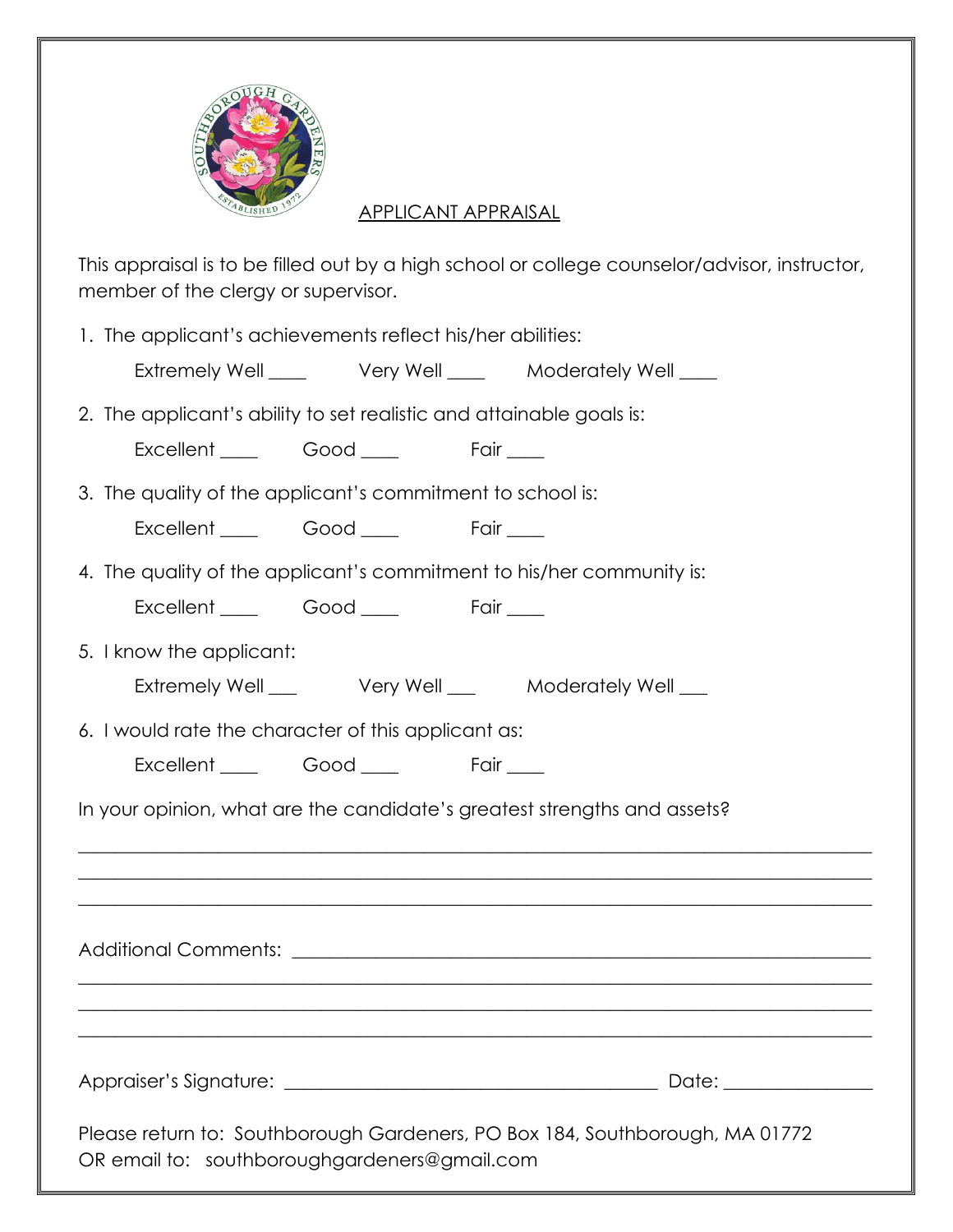

## Application for Southborough Gardeners Scholarship

Qualifications: Student must be a resident of Southborough for at least 2 years and accepted at a school of higher education in one of the following fields: Floral Design, Landscape Design, Horticulture, Environmental Studies, Ecology, Conservation, Agriculture or any other related field.

To be completed by the applicant: Name: \_\_\_\_\_\_\_\_\_\_\_\_\_\_\_\_\_\_\_\_\_\_\_\_\_\_\_\_\_\_\_\_\_\_\_\_\_\_\_\_\_\_\_\_\_\_\_\_\_\_\_\_\_\_\_\_\_\_\_\_\_\_\_\_\_\_\_\_\_\_\_\_\_\_\_ Address: \_\_\_\_\_\_\_\_\_\_\_\_\_\_\_\_\_\_\_\_\_\_\_\_\_\_\_\_\_\_\_\_\_\_\_\_\_\_\_\_\_\_\_\_\_\_\_\_\_\_\_\_\_\_\_\_\_\_\_\_\_\_\_\_\_\_\_\_\_\_\_\_\_\_ Cell phone: \_\_\_\_\_\_\_\_\_\_\_\_\_\_\_\_\_\_\_\_\_\_\_\_\_\_\_\_ Email: \_\_\_\_\_\_\_\_\_\_\_\_\_\_\_\_\_\_\_\_\_\_\_\_\_\_\_\_\_\_\_\_\_\_\_ Present School: \_\_\_\_\_\_\_\_\_\_\_\_\_\_\_\_\_\_\_\_\_\_\_\_\_\_\_\_\_\_\_\_\_\_\_ Graduation Date: \_\_\_\_\_\_\_\_\_\_\_\_\_\_ • Type of post secondary schools to which you have applied: 4 Year College/University \_\_\_\_\_ Voc Tec \_\_\_\_ Community College \_\_\_\_ • List post secondary schools to which you have been accepted:  $\_$  , and the set of the set of the set of the set of the set of the set of the set of the set of the set of the set of the set of the set of the set of the set of the set of the set of the set of the set of the set of th  $\_$  , and the set of the set of the set of the set of the set of the set of the set of the set of the set of the set of the set of the set of the set of the set of the set of the set of the set of the set of the set of th • Student will be enrolled: Full time **Example Part-time** Part-time • Major Field of Study: \_\_\_\_\_\_\_\_\_\_\_\_\_\_\_\_\_\_\_\_\_\_\_\_\_\_\_\_\_\_\_\_\_\_\_\_\_\_\_\_\_\_\_\_\_\_\_\_\_\_\_\_\_\_\_\_\_\_ Work Experience (past 4 years) - you may attach a resume for the following information: LOCATION: POSITION: DATES: HOURS/WEEK:  $\_$  , and the set of the set of the set of the set of the set of the set of the set of the set of the set of the set of the set of the set of the set of the set of the set of the set of the set of the set of the set of th  $\_$  , and the set of the set of the set of the set of the set of the set of the set of the set of the set of the set of the set of the set of the set of the set of the set of the set of the set of the set of the set of th  $\_$  , and the set of the set of the set of the set of the set of the set of the set of the set of the set of the set of the set of the set of the set of the set of the set of the set of the set of the set of the set of th  $\_$  , and the set of the set of the set of the set of the set of the set of the set of the set of the set of the set of the set of the set of the set of the set of the set of the set of the set of the set of the set of th  $\_$  , and the set of the set of the set of the set of the set of the set of the set of the set of the set of the set of the set of the set of the set of the set of the set of the set of the set of the set of the set of th